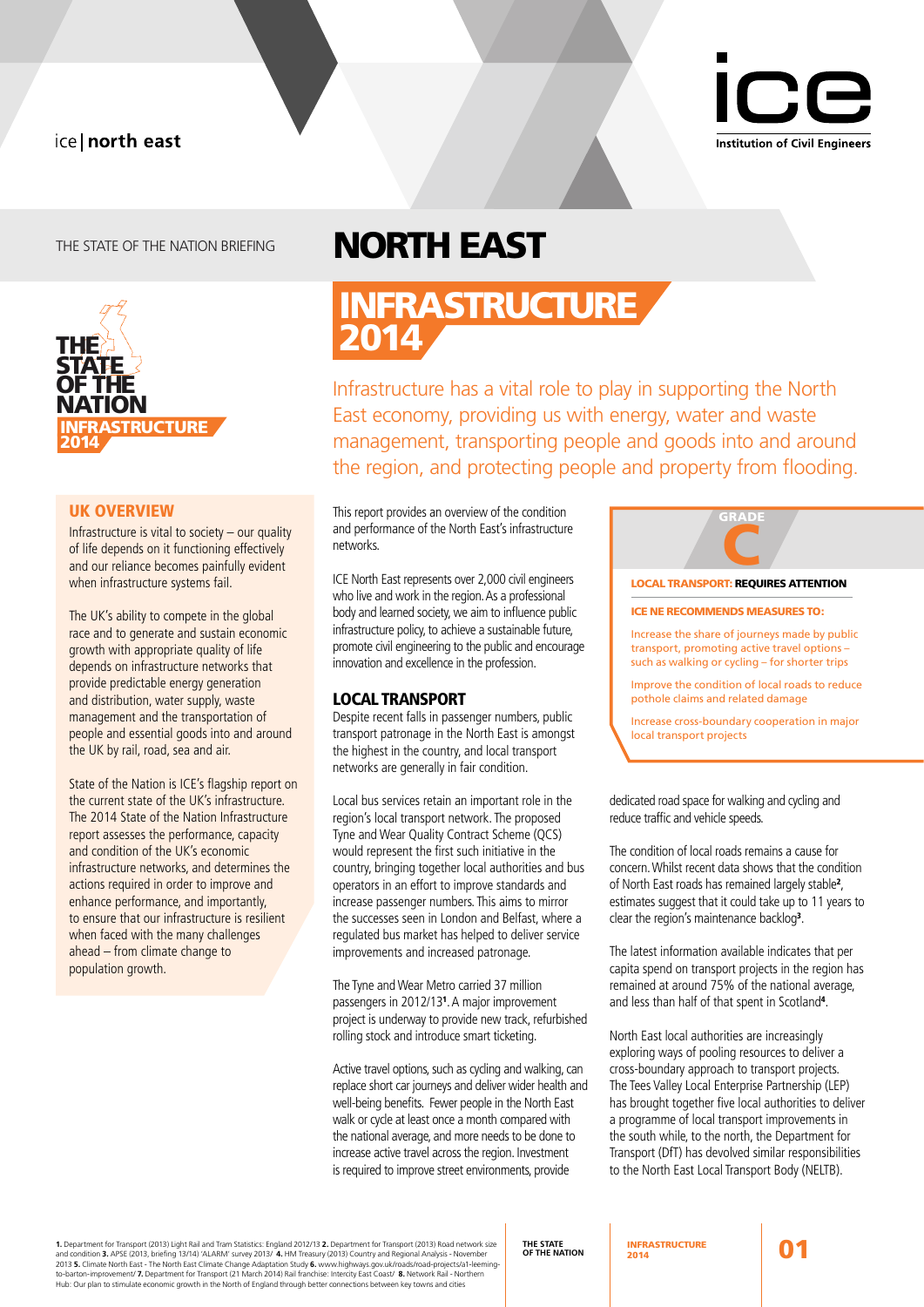

The East Coast Mainline Newcastle Central Station



### STRATEGIC TRANSPORT: REQUIRES ATTENTION

#### Building on our 2013 State of the Nation Transport report, ice ne recommends **ACTIONS TO:**

Improve the capacity, condition and resilience of strategic road and rail connections

Strengthen the North East's connections with markets by addressing issues relating to airport capacity and Air Passenger Duty, and improving surface access to the region's ports

Develop a new appraisal methodology which facilitates comparison of different types of scheme and addresses the rebalancing of economic growth across the UK

### STRATEGIC TRANSPORT

The region's strategic transport routes fulfil a vital social and economic function but, in recent years, their resilience has been tested as adverse weather events have left the region inaccessible<sup>5</sup> . Whilst we enjoy some excellent strategic road and rail links to the south, links to the north and west are not of a comparable standard and urgently require upgrading. Key intra-regional links also require investment.

ICE NE welcomes the work that is underway to upgrade the A1 in Yorkshire<sup>6</sup> , which will complete the region's much needed motorway link to the south. However, both this route and the A19 experience significant levels of congestion, and whilst the Highways Agency's pinch-point programme will alleviate the worst of that, further interventions will be required in the longer term. Improvements to the A1 north, A66 and A69 west are required to support the regional economy, but under current scheme appraisal criteria, are unlikely to secure the necessary funding.

The East Coast Mainline (ECML) rail service to London and Scotland is currently out to tender, with the proposed franchise period of eight or nine years providing the successful bidder with the flexibility to invest in improving services. This will support the Government's investment over the next five year funding period to deliver new rolling stock, reduce journey times and increase capacity<sup>7</sup>.

ICE NE believes that continued investment in our existing rail network will be essential for the region to maximise the benefits of the proposed HS2 line and enable local and regional services to be aligned with

the network. Network Rail's 'Northern Hub'<sup>8</sup> proposals will reduce journey times between major northern cities while the business case for reopening the Leamside line – to help alleviate local congestion – is currently being appraised<sup>9</sup>.

Good aviation links underpin the region's continued growth in an increasingly global marketplace<sup>10</sup>. Capacity constraints at Heathrow limit the scope to improve both regional and international connectivity, and Air Passenger Duty (APD) has also been identified as a blocker to improving regional connectivity.

The North East has a thriving ports sector, facilitating the movement of goods and supporting local industry. The ports have benefitted from significant private investment in recent years; however improved road and rail links would enable the region to capture the wider economic benefits of this industry.

### WASTE MANAGEMENT

The North East's 12 unitary local authorities are organised into three Waste Planning Authorities. In 2011/12 the region generated 1.3 m tonnes of municipal solid waste (MSW), down from 1.5 m tonnes per annum 10 years earlier<sup>11</sup>.

Although welcome, this trend is more likely to be due to the economic downturn than any conscious effort to reduce waste<sup>12</sup>.

In 2012/13 the region recycled or composted 38% of its waste, compared with the English average of 42%. However, it has reduced landfilling to 31% – below the 34% English average. The diversion from landfill was mainly due to increased energy from waste (EfW) recovery – 30% compared to the national average of 22%<sup>13</sup>.

The recently announced closure of the Houghton le Spring site will decrease regional landfill capacity by 250,000 tpa<sup>14</sup>, or over half of the MSW the North East sent to landfill in 2012/13. However, this reduction will be more than balanced by new EfW plants planned and opening.

EfW is becoming an important industrial sector in the region, and the proportion of waste processed through EfW has doubled in the past five years<sup>15</sup>.

When all of the planned EfW facilities are operational, the combined capacity in the North East will be around 1.5m tpa of waste, exceeding the total production of MSW in the region. While much of the 'extra' waste will be sourced from the larger commercial and industrial (C&I) sector, the amounts involved are difficult to predict as C&I data are

# **GRAD** B

#### WASTE MANAGEMENT: ADEOUATE FOR NOW

### Over the next five years, ICE NE recommends actions to:

Continue reducing the amount of waste sent to landfill and improving recycling and composting rates

Ensure that a move from waste to resource management and the development of a circular economy are at the centre of government policy

Support the growth of the region's Energy from Waste (EfW) industry by improving the availability and reliability of waste data in the commercial and industrial (C&I) sector

inaccurate and outdated. If the North East is to make the most of this opportunity there is a real need for robust C&I waste data to inform planning by both the Waste Planning Authorities and the private sector.

### CASE STUDY

### teesside's Energy from Waste



Two companies, SITA and Air Products, have come to dominate EfW in the region. SITA have operated an EfW plant at Haverton Hill near Billingham since 2009 (pictured above), generating up to 29MW of electricity processing MSW from across the Tees Valley. This year, the company opened a second, 21MW plant adjacent to the existing facility. This increased processing from 390,000 to 600,000 tpa, with the additional waste collected from Gateshead, South Tyneside and Sunderland<sup>16</sup>, and bringing the EfW recovery rate to 46%.

More plants are planned, with SITA proposing a third facility, processing 200,000 tpa and generating up to 35 MW of combined heat and power<sup>17</sup>. In addition, Air Products are currently building two innovative plasma gasification plants at Seal Sands, to process 700,000 tpa<sup>18</sup>. The first Air Products plant is due to open in 2015.

**9.** Sunderland Echo (19 April 2014) Plans on track to reopen Leamside railway line **10.** York Aviation (2012) The Economic Impact of Newcastle International Airport 11. Defra (2013) Local Authority Collected Waste Statistics - tables for November 2012 Statistics Release 12. Defra (2013)<br>Forecasting 2020 Waste Arisings and Treatment Capacity: Revised February 2013

**THE STATE OF THE NATION** 2014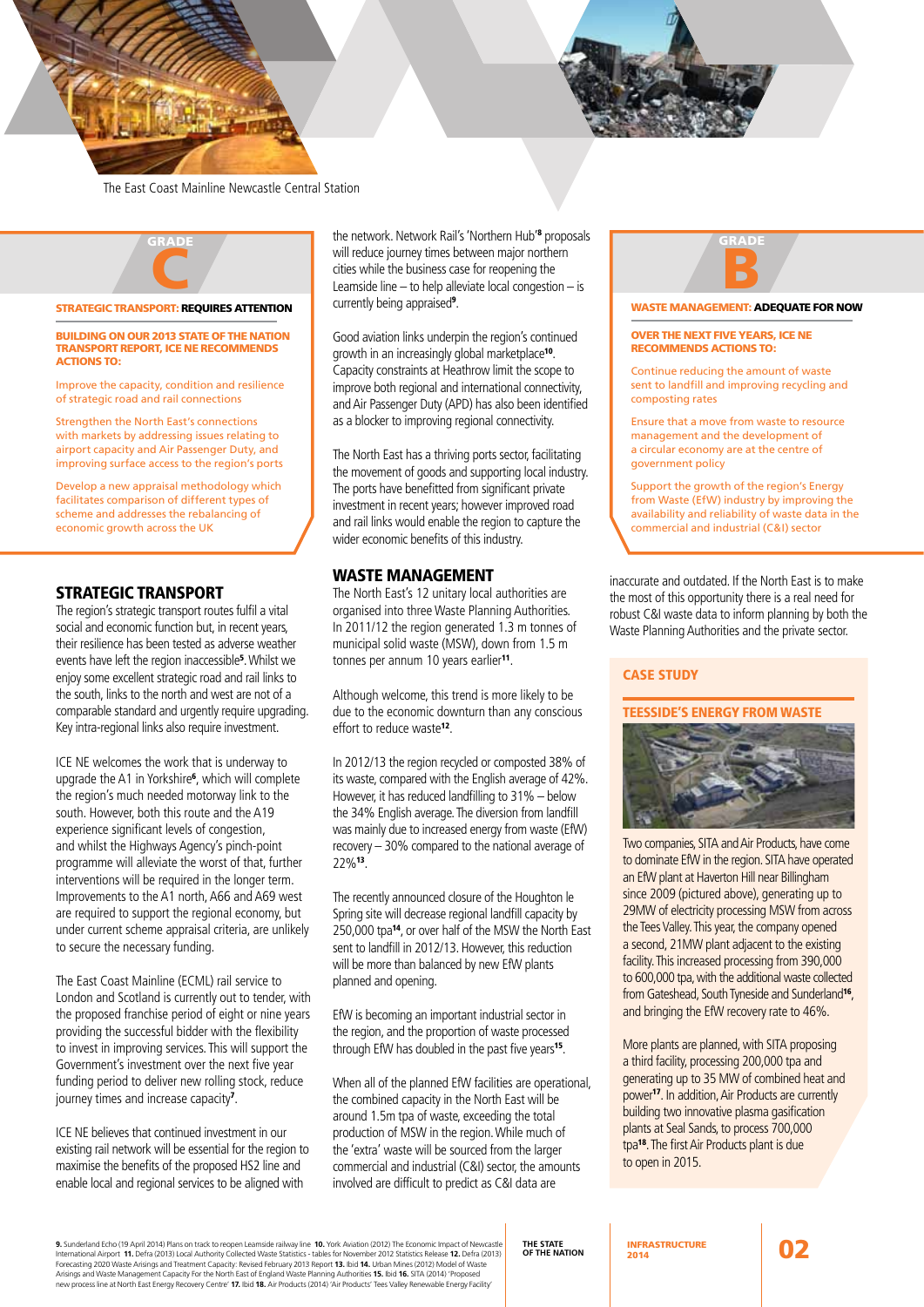# ENERGY: Requires attention C

### ICE NE recommends actions over the next five years that:

grade

Complete the process of Electricity Market Reform (EMR) to enable investment in secure, affordable, low carbon energy supplies

Deliver a clear decarbonisation target for 2030, setting the UK on a pathway to meeting its 2050 commitments

Promote actions to reduce overall energy demand and improve energy efficiency

### **ENERGY**

A significant proportion of the UK's existing energy infrastructure is expected to be taken offline in the coming decade – including here in the North East – as part of the transition to a secure, affordable and low carbon energy future. The Energy Act 2013 has provided the clearest signal yet of the Government's intent to attract the private investment needed to support this aim.

The region has embraced the transition to decarbonised energy generation and is delivering a range of innovative low carbon developments. The Offshore Renewable Energy Catapult's National Renewable Energy Centre (Narec) in Blyth, for example, is a national research and test centre for renewable energy technologies, and the region is making excellent progress in the development of an energy from waste (EfW) industry.



©Narec 2014 – Narec's 100m blade test facility

However, political uncertainties and the lack of a clear decarbonisation target have been identified as barriers to the continued development of renewables beyond 2020 and have resulted in the cancellation of a number of projects, including the proposed North Blyth biomass plant. Uncertainty also surrounds investment in Carbon Capture and Storage (CCS) which has the potential to reduce carbon emissions significantly by over 5m tonnes per annum (tpa) from Teesside industries alone. By identifying a clear decarbonisation pathway to 2030 and beyond, Government can provide Narec and others with the confidence to invest in the research, development and testing of new technologies.

Coal, which was once a key component of the region's generating capacity, has been largely superseded by other technologies, and Government has recently announced support for the conversion of Lynemouth power station from a coal to biomass facility<sup>19</sup>. This will enable the plant to comply with European emissions regulations beyond 2015, ensuring that generation can continue, and help to mitigate concerns over falling capacity margins. The relatively low profitability of gas generation has resulted in the closure of the Teesside gas plant – once the largest in Europe – which had been operating at reduced capacity since 2011<sup>20</sup>.

In 2013, around half (1.18GW) of installed generating capacity (2.2GW) in the region came from the Hartlepool nuclear power station<sup>21</sup>. This will continue generating electricity until at least 2019 and is one of eight sites identified by the Government in proposals to deliver a new generation of nuclear power stations in the UK.

The majority of the North East's electricity distribution network was installed over half a century ago and is coming to the end of its expected lifespan. Northern Powergrid is planning to spend up to £4bn over the next ten years to improve resilience and enable new sources of generation to be connected to the network<sup>22</sup>.

In the longer-term, the move towards electricity for powering transport and the adoption of domestic heat pumps will be required if we are to meet our longterm decarbonisation targets. This reinforces the need to focus on initiatives that reduce our overall energy demand for existing uses, and improve efficiency.

Electricity is not the only important source of energy for NE industry, and support is also required for industrial heat distribution networks, which have the potential to reduce carbon emissions further, but require significant up-front investment.



### WATER: ADEQUATE FOR NOW

### ICE NE recommends continued action to:

Implement catchment management schemes to manage resources holistically

Manage demand through the installation of domestic water meters

Reduce leakage and improve water quality through a structured renewal and repair programme

### WATER

Northumbrian Water Limited (NWL) supplies water and sewerage services to 11 of 12 local authority areas in the region (with Hartlepool served by Anglian Water). NWL has 16,965km water mains and 29,724km sewers, across an area of 9,422km<sup>2</sup>.

Climate change, population growth and a requirement to meet sustainability standards set out in legislation are arguably the greatest challenges facing water security across England. In the North East, water scarcity is currently less of a concern than elsewhere, however in the future, other pressures will have to be factored into the approach to water resource management.

According to Defra's Climate Change Risk Assessment, the number of catchments with sustainable abstraction levels within the Northumbria river basin may reduce by a third by the 2020s. Defra and the Welsh government are currently consulting on changes to abstraction licences in England and Wales, and this may impact on the availability of water for abstraction. Catchment management techniques bring together a range of water abstractors and users to manage water resources holistically, and a number of catchment management schemes are underway in the region<sup>23</sup>. We look forward to the results of this approach to water resource management.

We should also use a range of techniques to reduce the quantity of water flowing into sewers. In addition to flood and water management benefits, this would also reduce the volume of water requiring treatment, cutting costs and carbon emissions and potentially improving water quality.

Alongside these management techniques, demand management is also required. Metering, which is now extensive in some areas, is an effective way

**19.** Department for Energy and Climate Change (DECC) (23 April 2014) Government unveils eight major new renewables projects, supporting 8,500 green jobs **20.** Reuters (18 October 2013) GDF Suez to demolish UK Teesside gas-fired power plant **21.** DECC<br>(2013) Digest of United Kingdom Energy Statistics (DUKES) **22.** Northern Powergrid - Your Pow catchment-based-approach.pdf